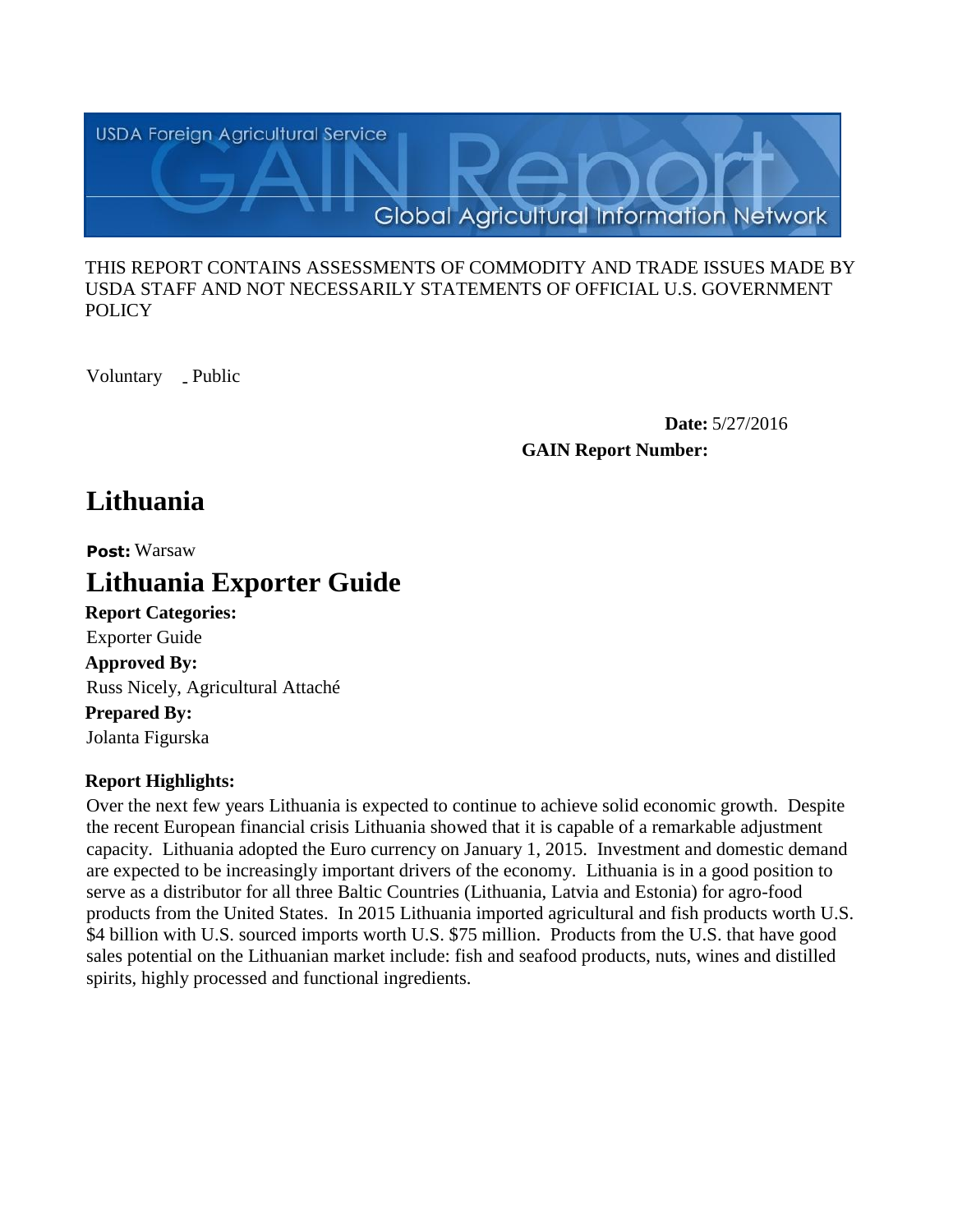## **General Information: SECTION I. MARKET SUMMARY**

During 2015 Lithuania's economy recovered from the 2012-13 economic slowdown, growing by 1.6 percent thanks to continuously increasing domestic demand. Further increase in real GDP growth to 2.6 percent is expected in 2016. Disposable income per capita in 2015 amounted to U.S. \$8,932. Lithuanian GDP per capita exceeds that of the other two Baltic States, standing at 73 percent of the European Union (EU) average.

Unemployment in Lithuania in 2015 was at 9.1 percent in 2015 and it is forecast to fall to 8.4 percent in 2016. Both employment and the number of vacancies are climbing. Skill shortages are emerging as Lithuania moves up the technological chain. The Lithuanian Central Bank expects wages to rise by nearly 5 percent in 2016.

Working-age population numbers are decreasing due to negative population growth especially a high level of emigration. Experts predict that unless this trend is reversed by return migration or new immigration, a tighter labor market and a slowdown in productivity gains could negatively affect Lithuania's long-term economic growth.

|                                   | $2015^{\mathrm{a}}$ | $2016^b$ | $2017^{\rm b}$ | $2018^{\rm b}$ | $2019^b$ | $2020^{\rm b}$ |
|-----------------------------------|---------------------|----------|----------------|----------------|----------|----------------|
| <b>Real GDP</b> growth            | 1.6                 | 2.6      | 3.2            | 3.4            | 3.3      | 2.9            |
| Population (m)                    | 3.1                 | 3.0      | 3.0            | 2.9            | 2.9      | 2.8            |
| Unemployment rate (av)            | 9.1                 | 8.4      | 8.0            | 7.6            | 7.3      | 7.0            |
| <b>Consumer price inflation</b>   |                     |          |                |                |          |                |
| (av. National measure)            | $-0.7$              | 0.9      | 1.9            | 2.4            | 2.4      | 2.4            |
| Exports of good fob (U.S. \$)     | 28.2                | 27.6     | 28.7           | 30.5           | 32.0     | 32.99          |
| <b>Imports of goods fob</b>       |                     |          |                |                |          |                |
| (U.S. \$)                         | 30.9                | 30.7     | 31.7           | 33.3           | 34.8     | 35.9           |
| Exchange rate Euro: U.S. $$ (av)$ | 0.90                | 0.94     | 0.92           | 0.90           | 0.87     | 0.85           |

#### *Table 1. Basic Economic Indicators*

*Source: Economist Intelligence Unit <sup>a</sup>estimates and <sup>b</sup> forecasts.*

In 2014 the disposable income for a single person household in Lithuania was Euro 585 (U.S. \$778); as compared with Euro 572 (U.S. \$760) in Latvia and Euro 858 (U.S. \$1,141) in Estonia.

#### *Table 2. Household expenditures 2014 (%), EU 28 average/Lithuania*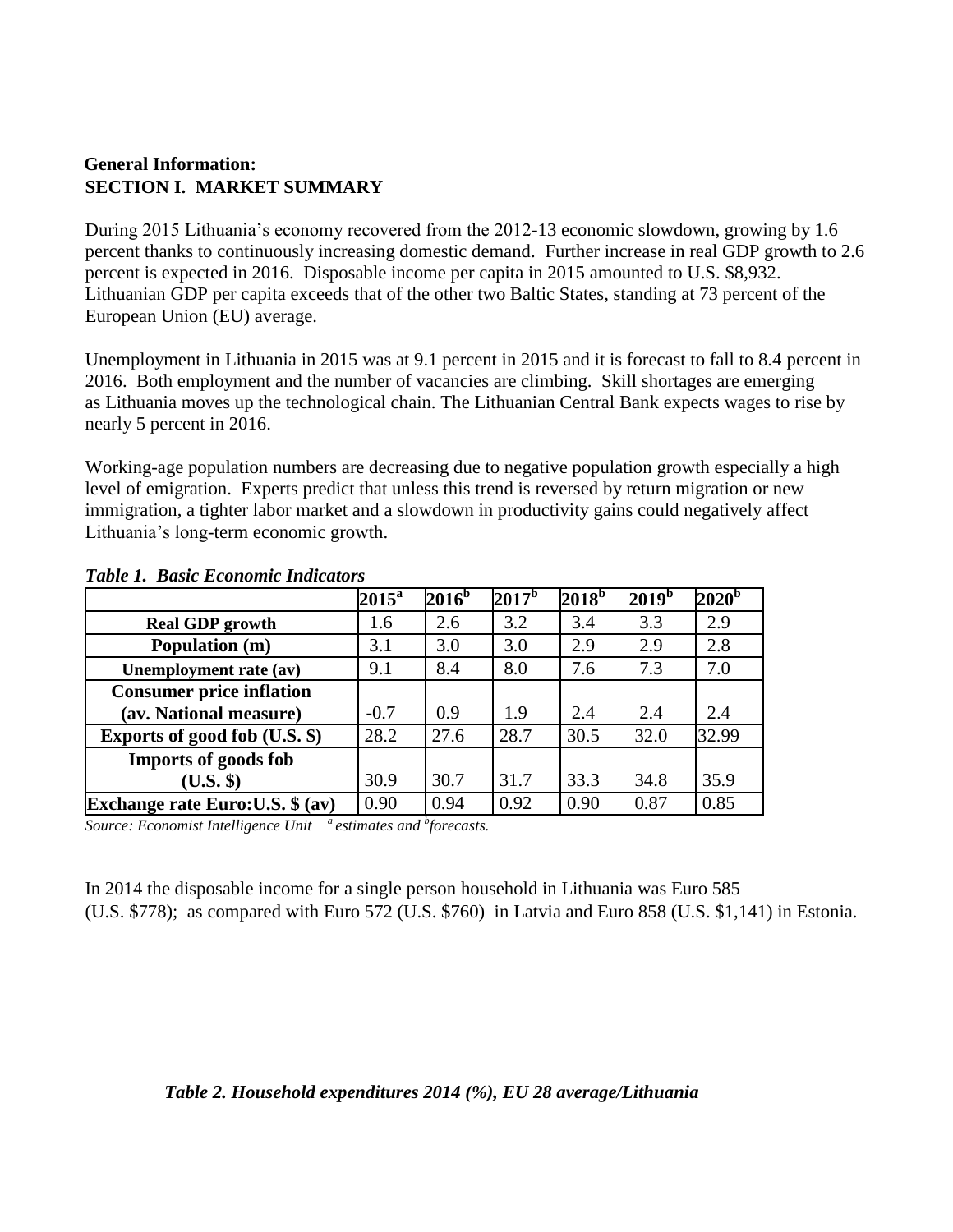| Household expenditures, 2014 (%)                 | <b>EU28</b> | Lithuania |
|--------------------------------------------------|-------------|-----------|
| Food and non-alcoholic beverages                 | 15.8        | 23.7      |
| Alcoholic beverages and tobacco                  | 4.5         | 8.6       |
| Clothing and footwear                            | 6.2         | 6.7       |
| Housing, water, electricity, gas and other fuels | 15.9        | 12.3      |
| Furnishings, household equipment, maintenance    | 6.3         | 6.2       |
| Health                                           | 4.2         | 5.4       |
| Transport                                        | 14.9        | 14.7      |
| Communications                                   | 3.1         | 2.6       |
| Recreation and culture                           | 10.1        | 6.9       |
| Education                                        | 1.2         | 1.2       |
| <b>Restaurants and hotels</b>                    | 9           | 5.2       |
| Miscellaneous goods and services                 | 8.8         | 6.5       |

 *Source: Harmonized consumer price index, Eurostat*

The population of Lithuania has been decreasing since the early 1990s. In 2015 Lithuania had 3.1 million inhabitants, which is almost 600,000 less than recorded in 2000; further decreases to 2.8 million are expected by the year 2020.

Lithuanian society is also ageing as population declines. The median age was 42.7 years in 2015, 5.9 years greater than in 2000. The number of those 65 and over was 18.9 percent of total population in 2015 and the share will rise to 24.7 percent by 2030.

The proportion of urban residents is rising as the population declines. For the past 20 years the country's major population and commercial centers have gained influence, prompting growing numbers to move from rural to urban areas. The privatization of many state-owned collective farms was another factor encouraging the move to urban centers. City dwellers enjoy a much higher standard of living and unemployment rates in cities are lower than in rural areas.

In 2015 Lithuania imported agricultural and fish products worth U.S. \$4 billion with imports worth U.S. \$75 million originating from the United States; a 1.6 percent share.

In 2015 Lithuanian imports of consumer oriented food products amounted to nearly U.S. \$3 billion, with imports worth U.S. \$19 million originating from the United States, up from U.S. \$13 million in 2014. Lithuanian imports of consumer oriented food products in 2016 are forecast to remain on similar level, but to further increase by 10 percent over 2017-2020 period.

Lithuania's import of fish and seafood products also continues to develop and reached U.S. \$438 million in 2015, with U.S. \$25 million (5.8 percent market share) originating from the United States.

*Table 3. Lithuania - Imports of agricultural and fish products 2015, in Million U.S. \$*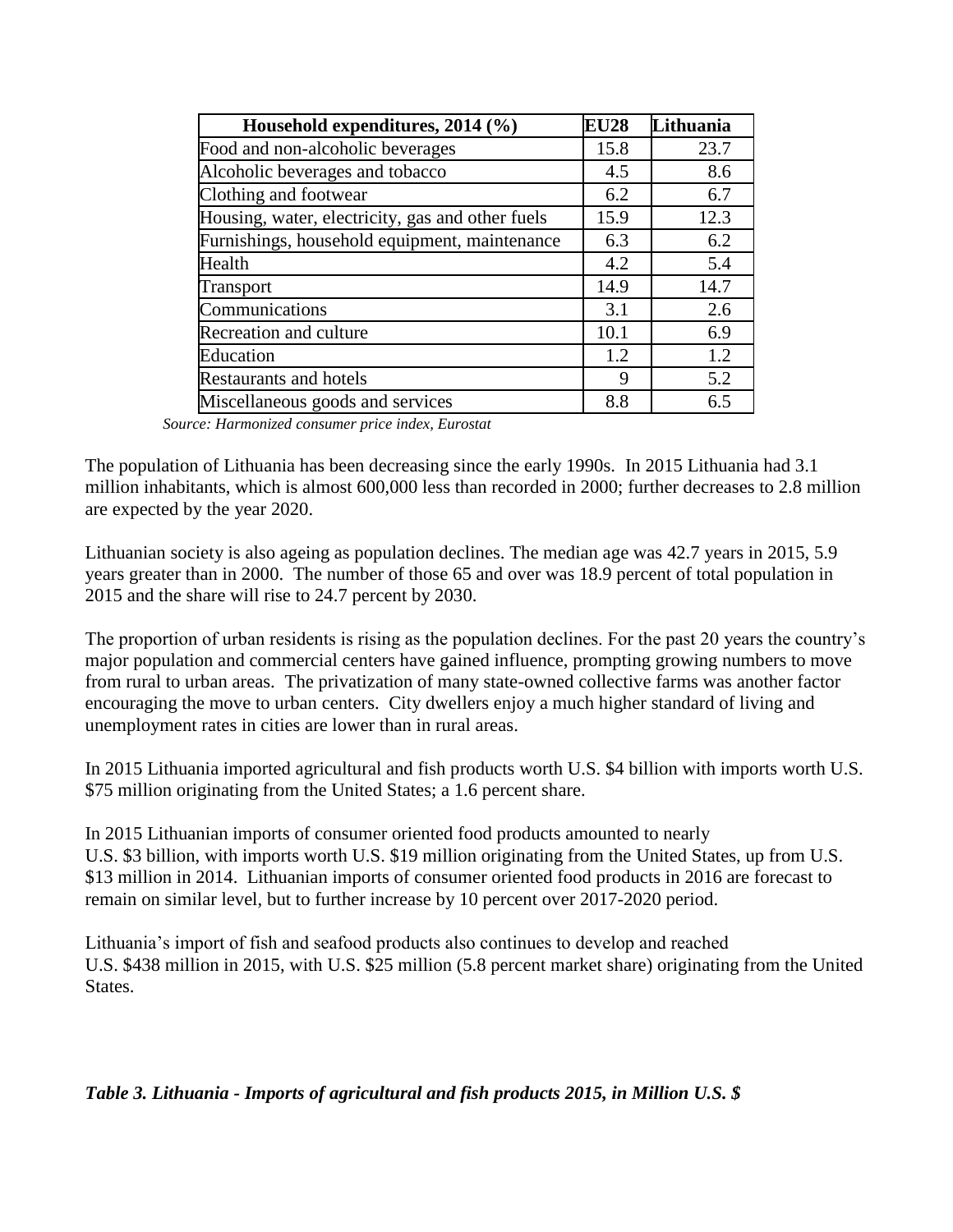| Agricultural Total, total imports                            | 4,726       |
|--------------------------------------------------------------|-------------|
| Agricultural Total, imports from U.S.A.                      | $75(1.6\%)$ |
| Intermediate Agricultural Products, total imports            | 575         |
| Intermediate Agricultural Products, imports from U.S.A.      | $1(0.2\%)$  |
| Consumer-Oriented Agricultural Products, total imports       | 2,848       |
| Consumer-Oriented Agricultural Products, imports from U.S.A. | 19(0.75%)   |
| Fish and Seafood Products, total imports                     | 438         |
| Fish and Seafood Products, imports from U.S.A.               | $25(5.8\%)$ |

*Source: Global Trade Atlas*

Lithuania views the United States positively and U.S. products are considered to be of high quality. Product that has been imported into the EU can be transported to Lithuania without additional tariffs and without meeting additional regulatory requirements aside from required labeling in Lithuanian language.

Food processing and catering industries in Lithuania are increasingly interested in importing ingredients such as: nuts (almonds), fish and seafood products, dry fruit (cranberries) as well as flavors and aromas, sweeteners, food additives, food colors and enzymes. The food processing industry is developing successfully and there is a demand for novelty inputs.

| Consumer goods                                | o<br>Unit of measure | 2012           | 2013 | 2014     |
|-----------------------------------------------|----------------------|----------------|------|----------|
|                                               |                      | 73             | 77   |          |
| Meat and meat products                        | kg                   |                |      | 83       |
|                                               |                      | 30             | 30   | 31       |
| Milk and milk products                        | kg                   | 3              | 7    | 2        |
|                                               |                      | 20             | 21   | 22       |
| Eggs                                          | pcs                  | $\overline{0}$ | 2    | 4        |
| Sugar                                         | kg                   | 30             | 36   | 33       |
| Potatoes                                      | kg                   | 95             | 93   | 96       |
|                                               |                      | 10             | 10   | 10       |
| Vegetables                                    | kg                   |                | 1    | $\theta$ |
| Fruit                                         | kg                   | 58             | 67   | 79       |
|                                               |                      | 11             | 11   | 12       |
| Cereal products (bread, pasta, flour, groats) | kg                   | 6              | 9    |          |
| Fish and fish products                        | kg                   | 19             | 20   | 18       |
|                                               | pure (100 %)         |                | 12   | 12       |
| Consumption of alcohol                        | alcohol, litres      | 13             | .9   | .7       |

*Table 4. Lithuania - Consumption of selected consumer goods per capita* 

*Source: National Statistical Office of Lithuania*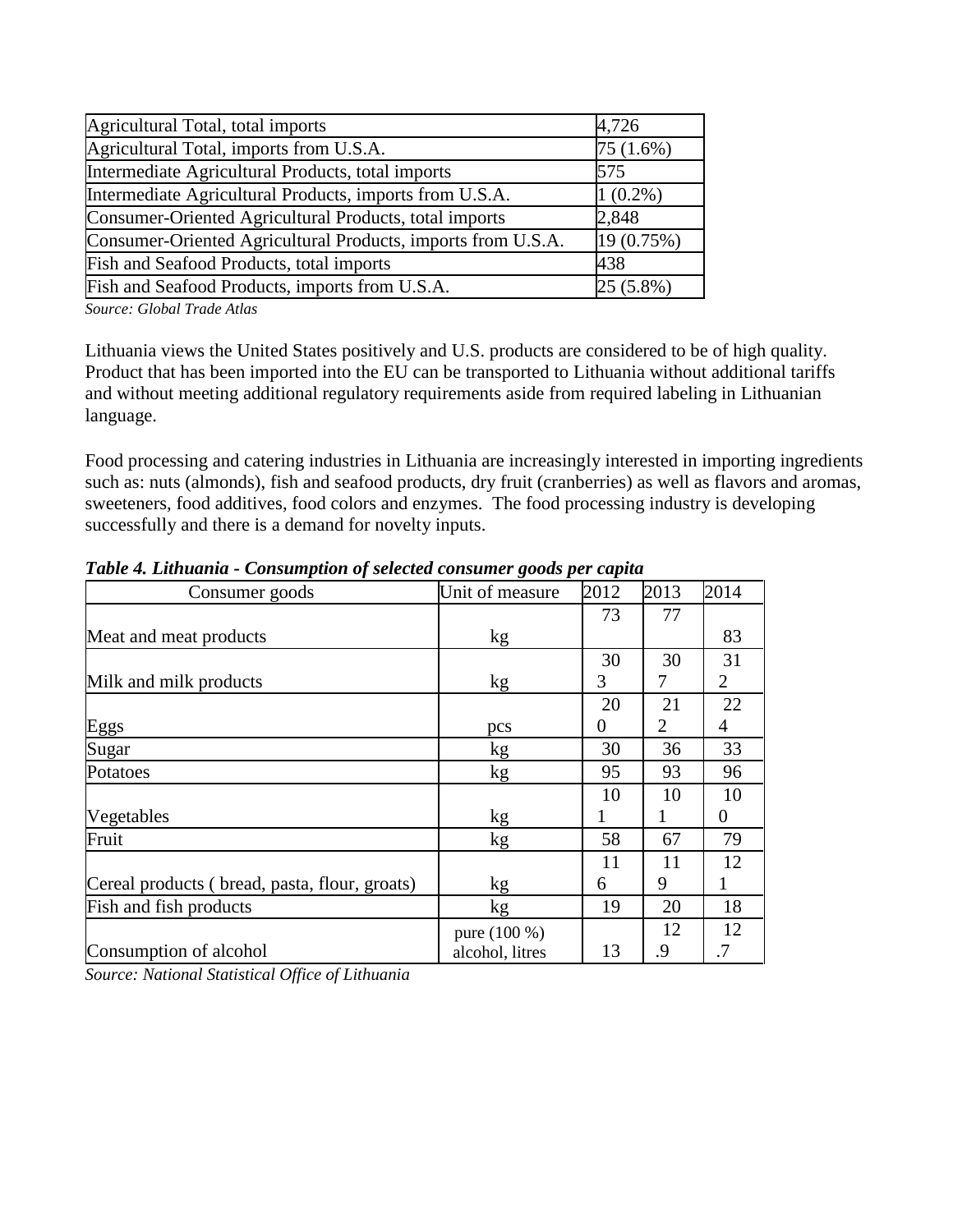| <b>EUR</b> million                | 2010     | 2011     | 2012     | 2013     | 2014     | 2015     |
|-----------------------------------|----------|----------|----------|----------|----------|----------|
| <b>Baby Food</b>                  | 13.14    | 12.63    | 12.70    | 13.22    | 13.65    | 14.19    |
| <b>Baked Goods</b>                | 169.90   | 176.69   | 179.69   | 188.94   | 187.23   | 190.15   |
| <b>Biscuits and Snack Bars</b>    | 24.60    | 24.75    | 26.20    | 27.69    | 29.04    | 30.59    |
| <b>Breakfast Cereals</b>          | 15.28    | 15.61    | 16.25    | 16.85    | 17.36    | 18.14    |
| Confectionery                     | 132.37   | 140.09   | 151.57   | 163.21   | 172.91   | 183.90   |
| Dairy                             | 278.61   | 315.65   | 325.26   | 337.60   | 346.80   | 344.92   |
| <b>Ice Cream and Frozen</b>       |          |          |          |          |          |          |
| <b>Desserts</b>                   | 39.77    | 41.06    | 44.65    | 48.49    | 51.46    | 51.88    |
| Oils and Fats                     | 119.76   | 132.81   | 129.66   | 141.71   | 146.56   | 151.35   |
| <b>Processed Fruit and</b>        |          |          |          |          |          |          |
| Vegetables                        | 32.09    | 32.90    | 32.84    | 33.70    | 34.65    | 35.64    |
| <b>Processed Meat and Seafood</b> | 256.84   | 277.54   | 285.56   | 299.38   | 318.60   | 336.76   |
| <b>Ready Meals</b>                | 36.52    | 40.74    | 46.19    | 48.81    | 51.92    | 55.65    |
| Rice, Pasta and Noodles           | 39.63    | 41.45    | 43.13    | 44.87    | 46.50    | 48.00    |
| Sauces, Dressings and             |          |          |          |          |          |          |
| Condiments                        | 137.45   | 139.80   | 141.56   | 144.89   | 149.38   | 153.14   |
| Soup                              | 5.99     | 6.16     | 6.33     | 6.62     | 6.79     | 6.82     |
| <b>Spreads</b>                    | 14.34    | 18.29    | 17.63    | 18.70    | 19.82    | 21.04    |
| <b>Sweet and Savoury Snacks</b>   | 29.94    | 32.22    | 32.68    | 34.72    | 36.13    | 37.82    |
| Packaged Food                     | 1,346.22 | 1,448.40 | 1,491.90 | 1,569.39 | 1,628.81 | 1,679.99 |

*Table 5. Lithuania - Sales of Packaged Food by Category: Value 2010-2015*

*Source: Euromonitor International from official statistics, trade associations, trade press, company research, store checks, trade interviews, trade sources*

During the last twenty years the Lithuanian food industry has been restructured and privatized to a large extent. Large multinational corporations were active from the very beginning of privatization process in Lithuania: Coca-Cola, Nestle, Danone, Bonduelle, Heinz, Kraft, Cadbury Schweppes.

| Advantages                                                                                                                  | Challenges                                                                                                                                  |
|-----------------------------------------------------------------------------------------------------------------------------|---------------------------------------------------------------------------------------------------------------------------------------------|
| Despite the recent European financial crisis<br>Lithuania showed that is capable of a                                       | U.S. products face high transportation costs as<br>compared to many European competitors.                                                   |
| remarkable adjustment capacity.                                                                                             |                                                                                                                                             |
| A strategic location offering re-export<br>potential to neighbor Baltic States, The<br>Russian Federation, Ukraine, and the | Complicated system of product registration in some<br>cases delaying or even preventing the product from<br>entering the Lithuanian market. |
| Balkans.                                                                                                                    |                                                                                                                                             |

*Table 6. Advantages and challenges for American products in the Lithuanian market.*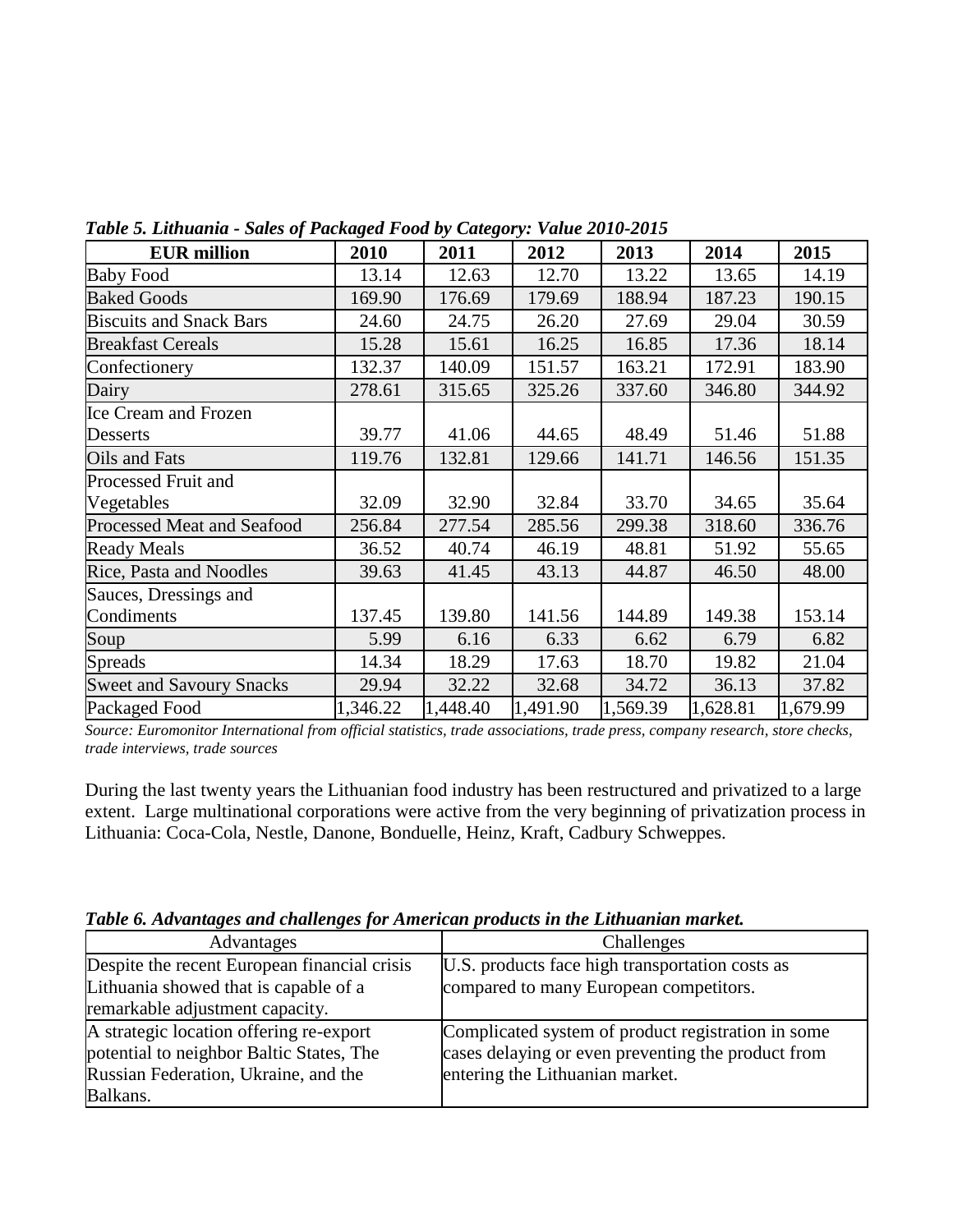| Transshipment of US products from other<br>EU countries possible with Lithuania's EU<br>integration.                                                                        | Lithuania's EU Accession puts United States<br>products at a competitive disadvantage versus EU-28<br>duty-free EU internally traded products. This<br>situation might change when TTIP agreement is<br>implemented.  |
|-----------------------------------------------------------------------------------------------------------------------------------------------------------------------------|-----------------------------------------------------------------------------------------------------------------------------------------------------------------------------------------------------------------------|
| A very productive, young, and skilled labor<br>force therefore, good potential for finding<br>trading partners and favorable conditions<br>for establishing joint ventures. | Given the current economic conditions Lithuanian<br>consumers indicate that price is still the primary<br>purchasing factor for food and beverage products.                                                           |
| <b>Local consumers associate United States</b><br>products with good quality.                                                                                               | Food recalls in the EU have had a negative impact on<br>Lithuanian consumer's views of imported products<br>and GMO issues hamper imports of U.S. products.                                                           |
| Market niches exist in consumer ready food<br>products - i.e. fish and seafood, nuts, wines<br>and microwavable products.                                                   | Foreign investment in the Lithuanian food processing<br>industry results in local production of many high<br>quality products that were previously imported.<br>Especially in chocolate and breakfast cereal sectors. |
| As the economies catch up after economic<br>slowdown sales of high end goods increase.                                                                                      | European exporters tend to offer credit term (30-90)<br>days) payments; while many of the U.S. exporters<br>require pre- payment.                                                                                     |

## **SECTION II – EXPORTER BUSINESS TIPS**

The Lithuanian market offers good opportunities for U.S. exporters of consumer-oriented agricultural products. U.S. suppliers of consumer-ready foods and beverages interested in developing Lithuanian market should make sure that their product meets Lithuanian/EU food law; including packaging and labeling requirements.

The best way to understand the Lithuanian market is to visit and speak to importers and distributors in order to prepare the best entry strategy for your products. Trade Shows organized within the European Union which have large U.S. Company presence turn to attract many regional buyers and offer great introductory opportunity for U.S. exporters. A listing of USDA/FAS endorsed shows can be located at [www.fas.usda.gov](http://www.fas.usda.gov/) – *[Exporting Trade Shows link.](http://www.fas.usda.gov/international-trade-shows-2016)*

Personal contact is considered very important when conducting business in Lithuania as most purchases are made after meeting an exporter or their representative in person. English is increasingly common as the language of commerce, but it is important to check in advance to see if translation service may be necessary. It is customary for business people to shake hands upon meeting.

Lithuania is a rather formal and hierarchical culture. As a result first names are rarely used initially in the business context. Address people with Mr. and Mrs. followed by their surname. A relationship may warm up to the degree where first names can be used but the Lithuanian party signals that this is the case. Business cards are the norm and are generally given to each person at a meeting; therefore U.S. visitors should bring plenty of business cards to a meeting, although cards printed in Lithuanian are not necessary. Business attire is formal, including a suit and tie for men and a suit or dress for women.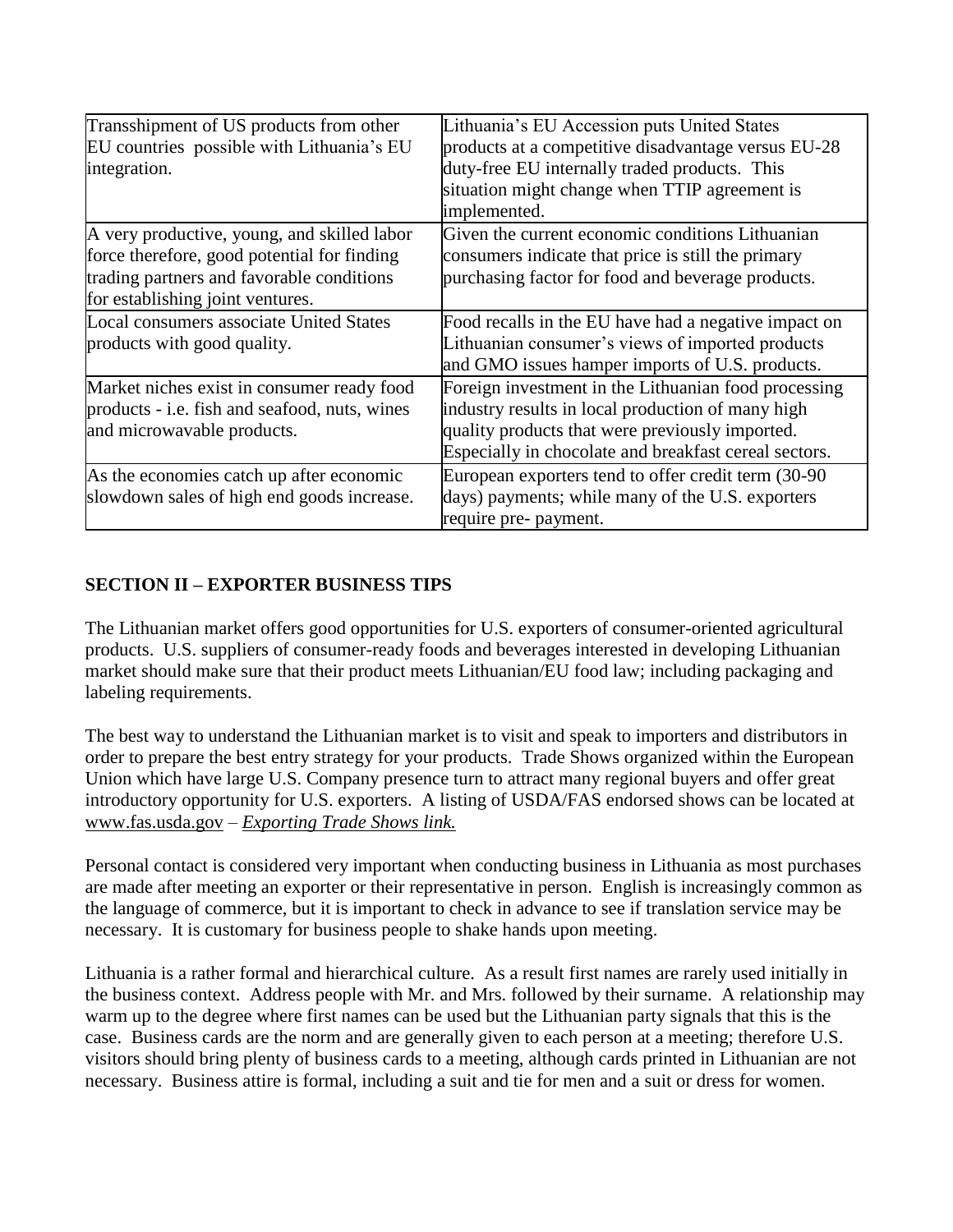Technical regulations including documentation, sanitary and phytosanitary requirements, and labeling have changed since Lithuania's EU-28 accession when Lithuania amended most of its import requirements to conform to EU regulations. For detailed information on product import certificates please refer to the EU 28 Food and Agricultural Regulations and Standards (FAIRS) Report available via [www.fas.usda.gov](http://www.fas.usda.gov/) – *Data and Analysis* link *– GAIN Reports Category*.

For details on Lithuania specific regulations, such as labeling, refer to Lithuania's Food and Agricultural Regulations and Standards (FAIRS) Report available via [www.fas.usda.gov](http://www.fas.usda.gov/) – *Data and Analysis* link *– GAIN Reports Category*.

Lithuanian consumers are becoming more sophisticated and increasingly value variety and availability of food products. Imports are rising steadily to cater to such demands and compensate for Lithuania's seasonal production. EU Member States satisfy the majority of this demand. Lithuania sources products from Non-EU member states including Ukraine, Argentina and Turkey.

## **SECTION III – MARKET SECTOR STRUCTURE AND TRENDS**

#### **Wholesale Sector**

Lithuania's wholesale market structure includes national chains and regional wholesalers. The national chains are most centralized and operate several branches throughout Lithuania with central management.

Many of the food producers based in Lithuania deliver their products directly to retailers and food service.

Major Lithuanian import companies also tend to merge into this channel of distribution working directly with major retailers through their central storage operations.

Sanitex and Eugesta Companies are good examples of import/wholesale operators. Both companies are leading distributors of processed food products for Lithuanian retail and hotel, restaurant, institutional (HRI) sector.

#### **Retail Sector**

The distribution system for consumer ready food products, as with all other branches of the Lithuanian economy, is still undergoing a rapid transformation and remains one of the most dynamic and fastest growing areas of the Lithuanian economy.

The sector ranges from small family operated stores, through medium-sized stores to large distribution centers which can be easily compared with those found in other countries in Western Europe and the United States.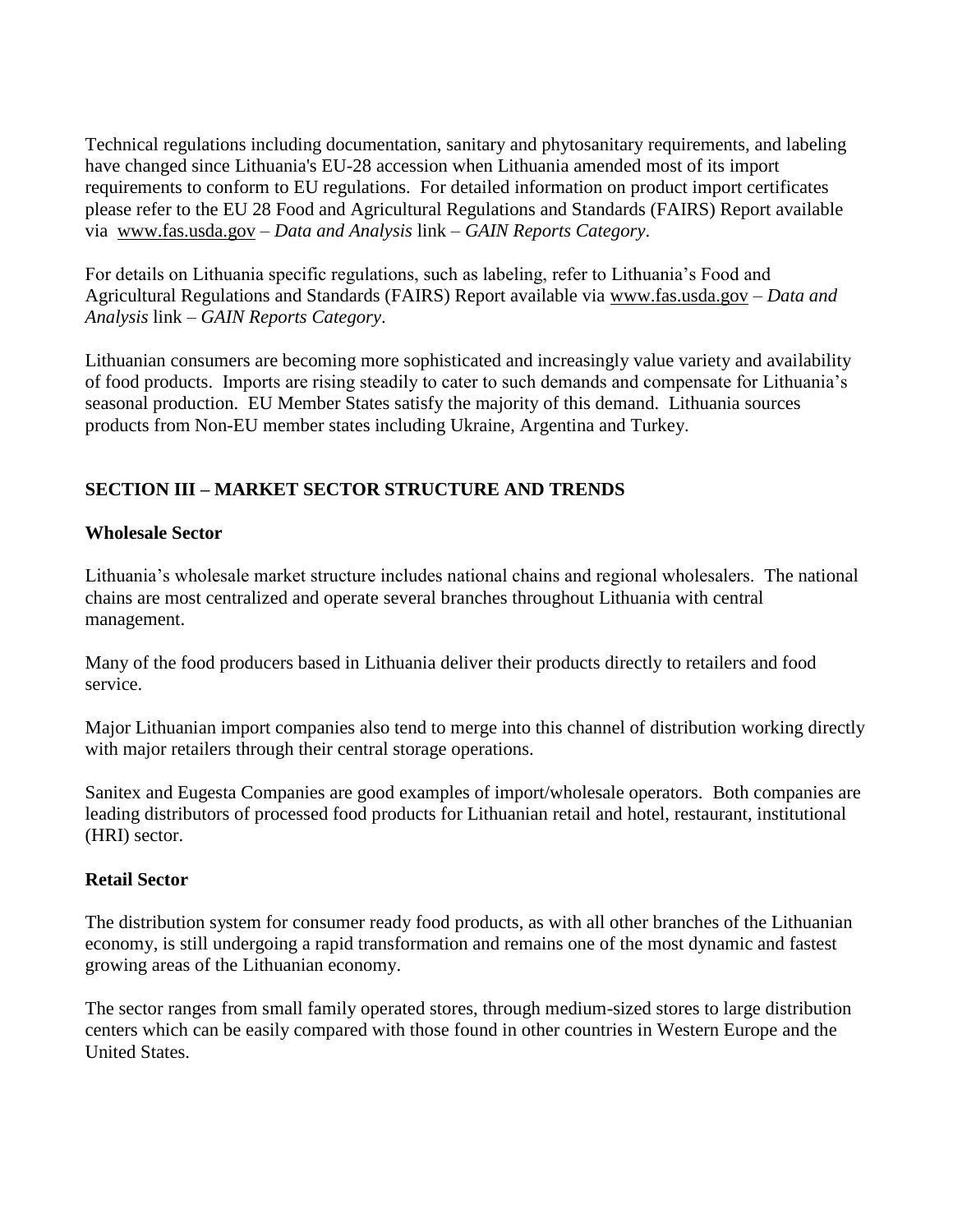As Lithuanian consumer income grows, Lithuanians are becoming more fastidious buyers, which forces retailers to pay more attention to issues such as quality of product and customer service, the availability of additional services as well as store design, to make shopping more pleasant and convenient.

Modern grocery retailers, such as [Maxima,](https://www.maxima.lt/en) [Iki](http://www.iki.lt/) and [Rimi,](http://www.rimi.lt/) continue to dominate sales of packaged food in Lithuania. The arrival of Lidl (German based discounter operating in 26 countries of EU) is anticipated in 2016, what will likely disrupt the current order in grocery retailers. At the same time rapid development of the **Aibe** group of grocery stores proves Lithuania's provinces also offer good sales opportunities.

The role of private labeling is increasing in Lithuania as consumers seek value. Their confidence in private label products is growing due to quality improvements made by retailers.

In Lithuania, the cash and carry format has gained popularity quickly, as small, traditional retailers appreciate the wide selection of products sold at competitive prices. Indeed, most of the major chains in the cash and carry channel target small, traditional retailers, HRI outlets, and institutions. [Sanitex,](http://www.sanitex.eu/products/0-s-s-s/?lang=1&plid=436) a U.S.-Lithuanian joint venture, was the first company to introduce the cash and carry format in Lithuania in 1997. In 2015, there were 10 cash and carry outlets in the country.

Maxima was the first Lithuanian grocery retailer to engage in internet retailing launching a trial program in 2010. Lithuanian consumers appreciate the convenience of shopping, lower prices, and home delivery. The expansion of various internet retailers and increasing number of internet users (in 2014 the share of households equipped with internet access was 66 percent) translates to growing opportunities in this market channel. Eurostat data reports that 26 percent of Lithuanians made an online purchase in 2014, up from 8 percent recorded in 2009.

For additional information on the Lithuanian wholesale and retail sectors please refer to the FAS/Warsaw GAIN report available via [www.fas.usda.gov](http://www.fas.usda.gov/) – *Data and Analysis* link *– GAIN Reports Category*.

#### **Food Processing Sector**

The sector is varied with both domestic and international companies represented on the market. There are also a number of small companies operating in the fruit, vegetable, meat processing, and baking sectors located throughout Lithuania. The most important sectors of the food processing industry are dairy, confectionary, alcohol, followed by food concentrates, fruits and vegetables, juices and nonalcoholic beverages production. The proportion of food industry products considered to be value-added increases constantly.

Appendix A of this report contains link to a list of leading Lithuanian food processing companies.

For additional information on Lithuania's processing sector please refer to FAS/Warsaw GAIN report available via [www.fas.usda.gov](http://www.fas.usda.gov/) – *Data and Analysis* link *– GAIN Reports Category*.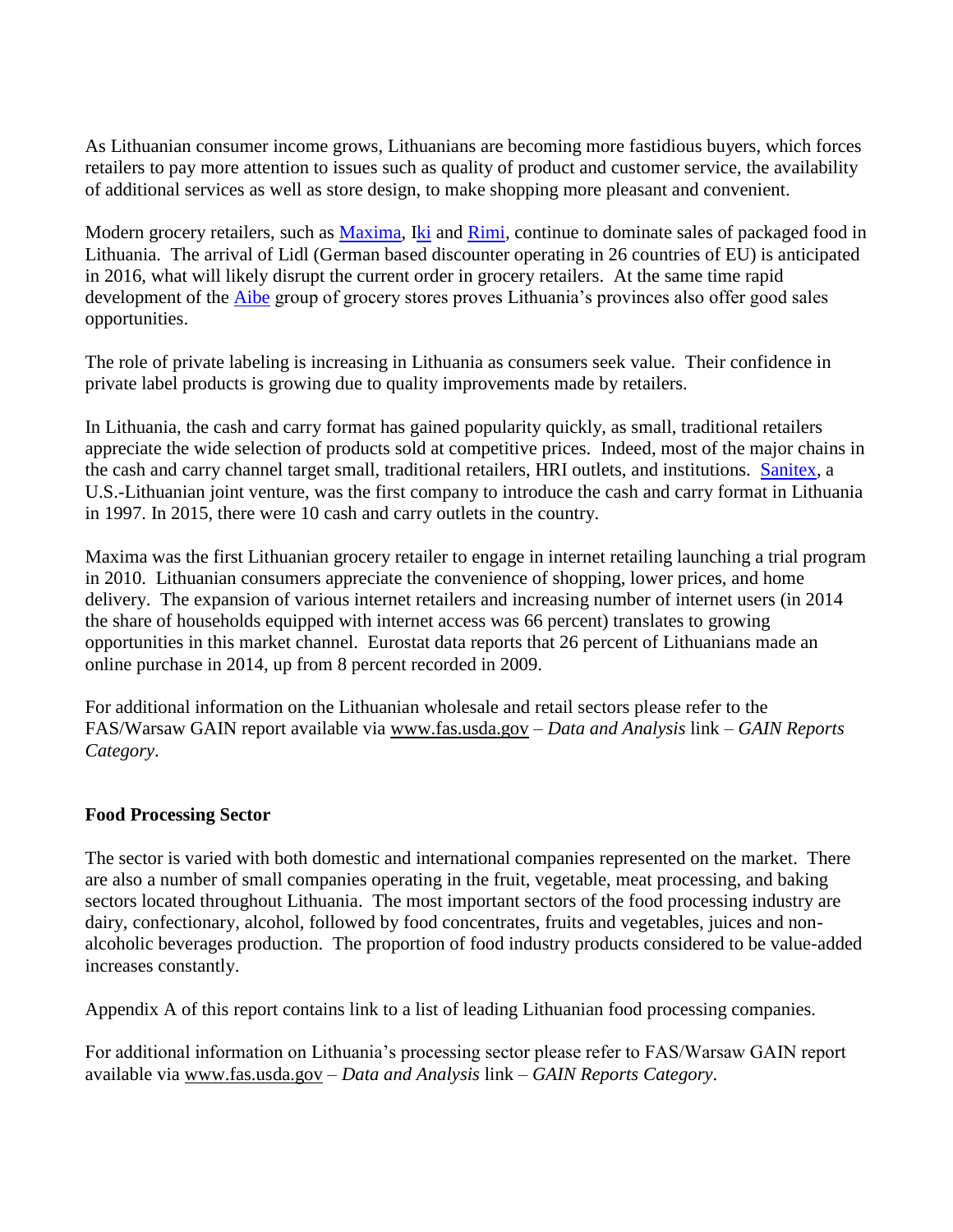#### **Hotel, Restaurant & Institutional Sector (HRI)**

During 2014 more than 2 million tourists visited Lithuania, an increase of 8.3 percent over the previous year. International hotel chains such as Radisson, Kempinski and Ramada are present in Lithuania, mostly in the capital Vilnius. Many local entrepreneurs have invested heavily in this sector. In 2014 nearly 300 hotels operated in Lithuania, with majority of hotels offering restaurant services.

Despite the fact that Lithuanians still prefer home-made meals, they are gradually moving towards ready meals and American style quick service outlets. This is particularly true for the young professional crowd. A hectic lifestyle combining intensive professional duties with household chores allows little free time which is preferred to be spent in leisure rather than in the kitchen.

Consequently, sales by food outlets offering traditional meals are increasing. Furthermore, exotic meals offered by restaurants and other food outlets are gaining in popularity as an outcrop of the increasing interest in foreign cuisine by well-travelled Lithuanians.

Several larger domestic producers and wholesalers (Sanitex), have set up separate distribution channels specifically for this sector . While the other sectors of Lithuanian food distribution are already very competitive, the HRI sector still holds excellent opportunity for growth. An HRI-targeted promotion campaign may offer U.S. exporters good opportunities for sales to Lithuania.

For addition information on Lithuania's HRI sector please refer to FAS/Warsaw reports available via [www.fas.usda.gov](http://www.fas.usda.gov/) – *Data and Analysis* link *– GAIN Reports Category*.

#### **Import of High Value Products**

In 2014 Lithuanian imports of consumer oriented food products amounted to over U.S. \$2 billion with imports worth U.S. \$19 million originating from the United States.

| Lithuania Import Statistics                                |                                       |      |      |         |        |        |           |  |  |
|------------------------------------------------------------|---------------------------------------|------|------|---------|--------|--------|-----------|--|--|
| Commodity: Consumer Oriented Agric. Total, Group 32 (2012) |                                       |      |      |         |        |        |           |  |  |
| Year To Date: January - December                           |                                       |      |      |         |        |        |           |  |  |
|                                                            | <b>Millions United States Dollars</b> |      |      | % Share |        |        | % Change  |  |  |
| <b>Partner Country</b>                                     | 2013                                  | 2014 | 2015 | 2013    | 2014   | 2015   | 2015/2014 |  |  |
| World                                                      | 3308                                  | 3189 | 2484 | 100.00  | 100.00 | 100.00 | $-22.12$  |  |  |
| <b>United States</b>                                       | 10                                    | 13   | 19   | 0.29    | 0.40   | 0.75   | 46.53     |  |  |

*Table 7. Lithuania Import of consumer oriented food products (U.S. \$ Million)*

*Source: Global Trade Atlas*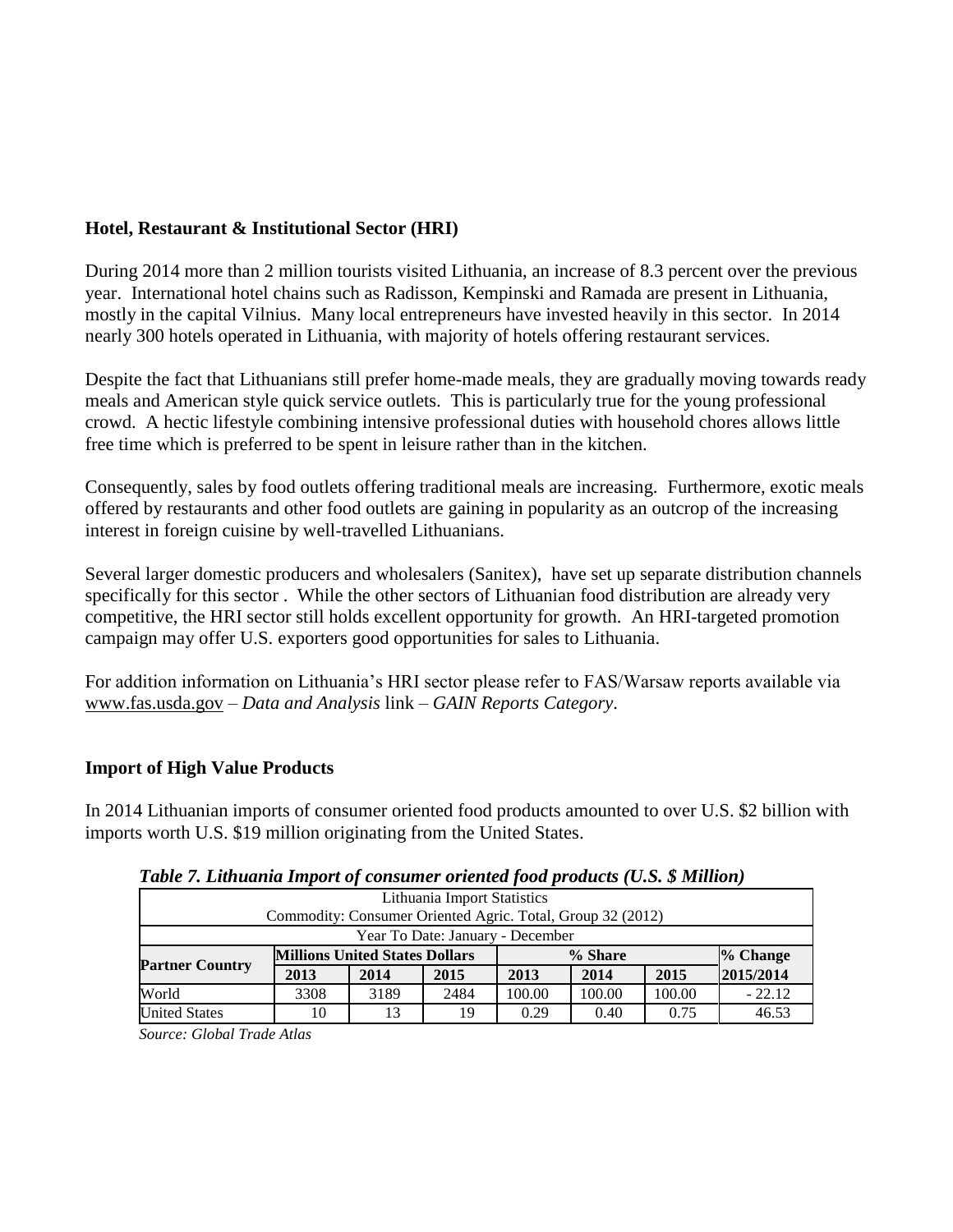| Lithuania Export Statistics                                |                                       |      |      |         |        |        |            |  |  |
|------------------------------------------------------------|---------------------------------------|------|------|---------|--------|--------|------------|--|--|
| Commodity: Consumer Oriented Agric. Total, Group 32 (2012) |                                       |      |      |         |        |        |            |  |  |
| Year To Date: January - December                           |                                       |      |      |         |        |        |            |  |  |
|                                                            | <b>Millions United States Dollars</b> |      |      | % Share |        |        | $%$ Change |  |  |
| <b>Partner Country</b>                                     | 2013                                  | 2014 | 2015 | 2013    | 2014   | 2015   | 2015/2014  |  |  |
| World                                                      | 3686                                  | 3499 | 2527 | 100.00  | 100.00 | 100.00 | $-27.77$   |  |  |
| <b>United States</b>                                       | 14                                    | 27   | 50   | 0.39    | 0.78   | 1.97   | 83.84      |  |  |

*Table 8. Lithuania Export of consumer oriented food products (U.S. \$ Million)*

*Source: Global Trade Atlas*

Domestic producers and exporters from the European Union (mainly Poland, The Netherlands, Spain, Latvia, Germany, Italy, Estonia, Belgium constitute over 50 percent of total Lithuanian food imports) are the main competitors for American food exporters.

Dynamic development of Lithuanian producers and foreign investors in the Lithuanian food industry resulted in an increased variety of high quality product being produced locally. Even classic American products like Coca-Cola are produced in Lithuania. It should also be noted that Lithuanian customers prefer Lithuanian products over imported ones, influencing shoppers to purchase products made in Lithuania. Many chains advertise the fact that they offer Lithuanian vegetables or other products to increase sales.

| <b>Product</b><br>Category | <b>HS</b><br>code | <b>Total</b><br>imports<br>of agri-<br>food<br>product<br>s by<br>Lithuani<br>a<br>$(U.S.$ \$<br>million) | <b>Direct</b><br>import<br>s from<br>the<br><b>USA</b><br>$(U.S.$ \$<br>millio<br>$\mathbf{n}$ | <b>Share</b><br>of US<br>import<br>S<br>in tota<br>import<br>S<br>$(\%)$ | <b>Main</b><br>Foreign<br>competito<br>rs                   | <b>Strenghts of</b><br><b>Key Supply</b><br><b>Countries</b>                            | <b>Advantages</b><br>and<br>disadvantag<br>es of Local<br><b>Suppliers</b> |
|----------------------------|-------------------|-----------------------------------------------------------------------------------------------------------|------------------------------------------------------------------------------------------------|--------------------------------------------------------------------------|-------------------------------------------------------------|-----------------------------------------------------------------------------------------|----------------------------------------------------------------------------|
| Frozen<br>Fish             | 0303              | 96                                                                                                        | $\mathbf{1}$                                                                                   | 1.36                                                                     | 1. Norway,<br>2.Russia<br>3.Spain,<br>4.Chile,<br>5.Latvia, | $1-3, 5.$<br>Distance,<br>availability<br>and regional<br>products.<br>4. Price/quality | Developed<br>fish<br>processing<br>industry.                               |
| Fish<br>Fillets            | 0304              | 102                                                                                                       | 23                                                                                             | 23                                                                       | 1.Sweden<br>2. Norway,<br>3.Kazahsta<br>n,<br>4.Poland,     | 1.2. Price/quali<br>ty. $3,4,5$<br>Distance,<br>availability<br>and regional            | Developed<br>fish<br>processing<br>industry.                               |

*Table 9. Examples of import of consumer food products and ingredients to Lithuania in 2015*.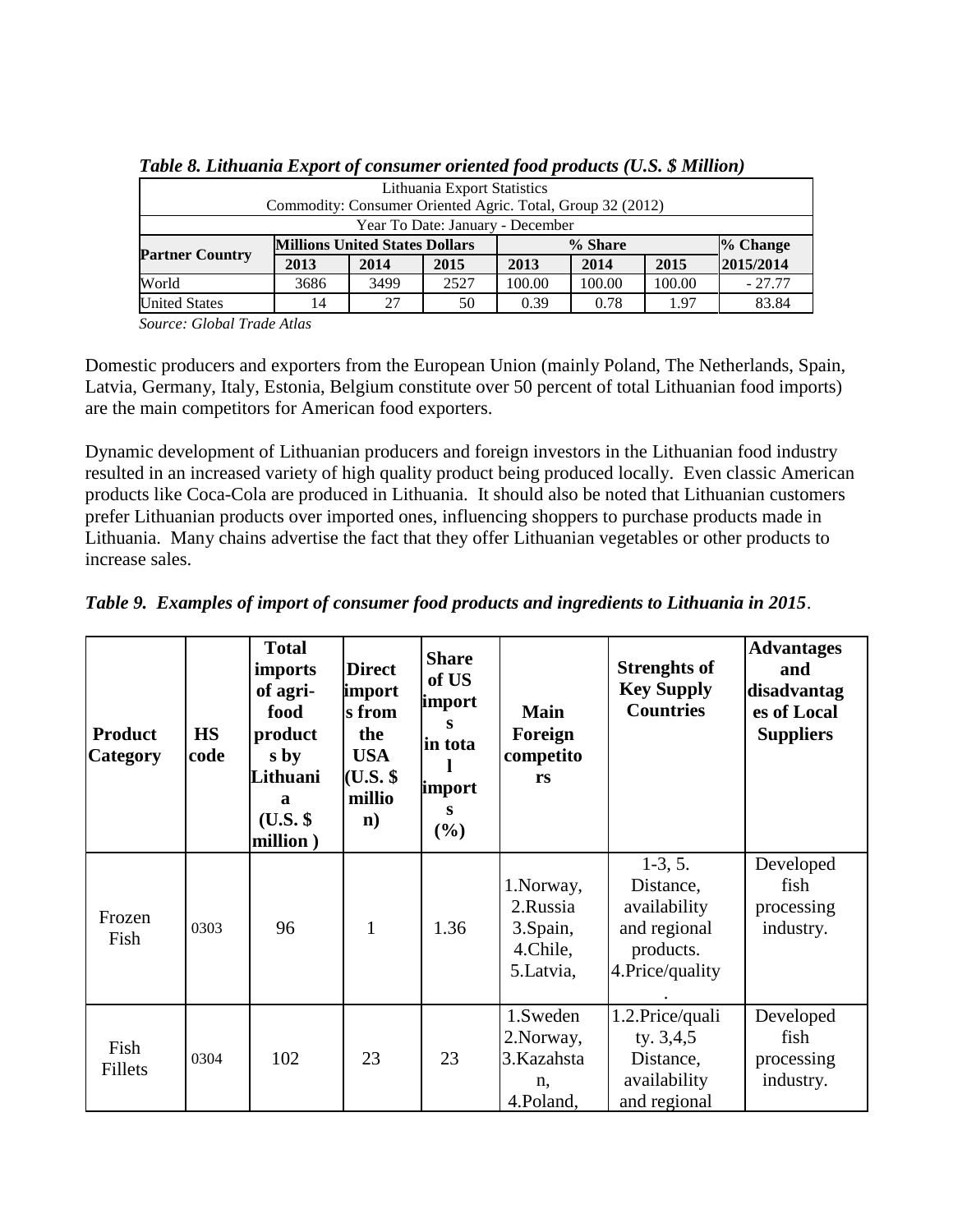|                                                            |                         |    |                |      | 5.Russia,                                          | products.                                                                                             |                                                                                                                                                              |
|------------------------------------------------------------|-------------------------|----|----------------|------|----------------------------------------------------|-------------------------------------------------------------------------------------------------------|--------------------------------------------------------------------------------------------------------------------------------------------------------------|
|                                                            |                         |    |                |      |                                                    | 1.Distance,<br>availability                                                                           | No local<br>production                                                                                                                                       |
| Almonds                                                    | 08021<br>$\overline{2}$ | 10 | 6              | 58   | 1.Spain,<br>2.The<br>Netherland<br>S,              | and regional<br>products.<br>2.3.                                                                     | due to<br>unfavorable<br>climate                                                                                                                             |
|                                                            |                         |    |                |      | 3.Germany                                          | Traditional re-<br>exporters.                                                                         | conditions.                                                                                                                                                  |
| Wine                                                       | 2204                    | 21 | 0.5            | 0.5  | 1.Italy,<br>2. France,<br>3.Spain,<br>4.Germany    | Distance,<br>availability<br>and regional<br>products.                                                | Limited<br>local<br>production<br>due to<br>unfavorable<br>climate<br>conditions.                                                                            |
|                                                            |                         |    |                |      | 1.France,                                          | Distance,                                                                                             | Developed                                                                                                                                                    |
| Alcohol                                                    |                         |    |                |      | 2.Germany                                          | availability                                                                                          | local                                                                                                                                                        |
| Beverage<br>S                                              | 2208                    | 94 | 5              | 5.5  | , 3.Latvia<br>4. United<br>Kingdom                 | and regional<br>products.                                                                             | production<br>industry.                                                                                                                                      |
| <b>Mixtures</b><br>of<br>Odoriferou<br>s<br>Substance<br>S | 3302                    | 38 | $\overline{4}$ | 10.2 | 1.Ireland<br>2.France,<br>3.Italy                  | Most of the<br>product is<br>imported from<br>within the<br>European<br>Union.                        | Increasing<br>production<br>of high<br>quality<br>Lithuanian<br>components.                                                                                  |
| Peptones<br>and<br>Derivativ<br>es                         | 35040<br>$\Omega$       | 6  | 0.3            | 2.5  | 1.China,<br>2.The<br>Netherland<br>S<br>3.Denmark  | Chinese<br>producers are<br>actively<br>promoting<br>their product<br>on the<br>Lithuanian<br>market. | Lithuanian<br>food<br>processing<br>industry as<br>well as<br>producers of<br>supplies for<br>body<br>building are<br>interested in<br>the U.S.<br>products. |
| Food<br>enzymes                                            | 3507                    | 12 | 5              | 44   | 1.The<br>Netherland<br>S<br>2.Denmark<br>3.Germany | U.S. product is<br>considered to<br>be expensive.<br>Active<br>competition<br>exists from<br>European | Lithuanian<br>food<br>processing<br>industry is<br>becoming<br>increasingly<br>interested in                                                                 |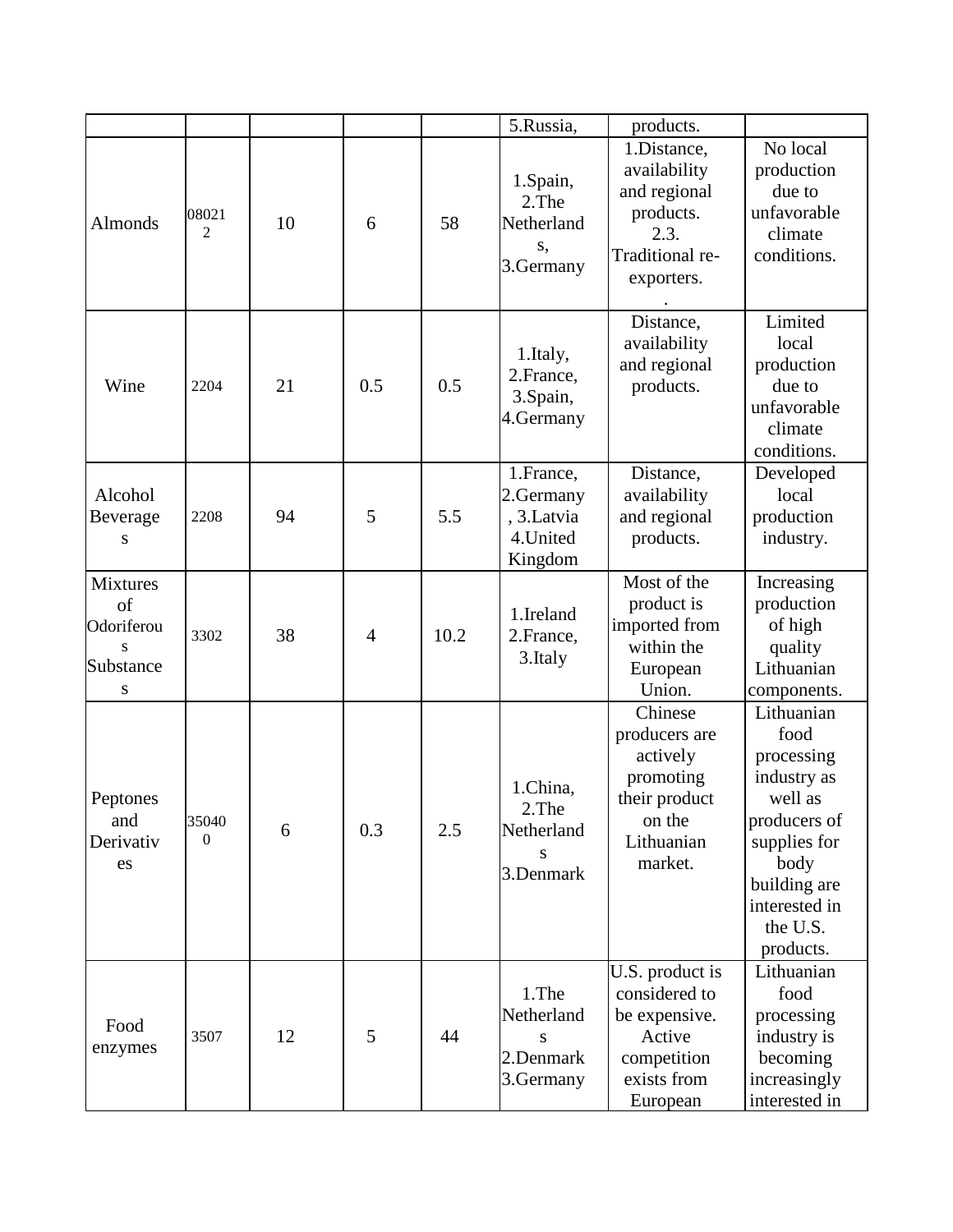|  |  |  | Union<br>producers. | using high<br>quality    |
|--|--|--|---------------------|--------------------------|
|  |  |  |                     | product from<br>the U.S. |

Source: Global Trade Atlas Data

## **SECTION IV. BEST HIGH-VALUE PRODUCT PROSPECTS**

#### **Products in the market that have good sales potential**

- $\Box$  Fish and Seafood: salmon, lobster and other miscellaneous fish products
- $\Box$  Nuts: almonds, peanuts, pecans, pistachios, walnuts
- **U** Wine
- Distilled Spirits
- $\Box$  Highly processed ingredients: protein concentrates dextrin, peptones, enzymes, lecithin
- $\Box$  Dried & Processed Fruit: cranberries, prunes
- $\Box$  Fruit juice concentrates: Cranberry, prune
- $\Box$  Organic products

#### **Products not present in significant quantities, but which have good sales potential**

- $\Box$  High quality spices and mixes (tex-mex)
- $\Box$  Beef: Hormone-free beef
- $\Box$  Ingredients for the natural and healthy foods industry
- $\Box$  Dairy products (whey)
- $\Box$  Vegetable fats for bakery industry

#### **Products not present because they face significant boundaries**

 $\Box$  Food additives not approved by the European Commission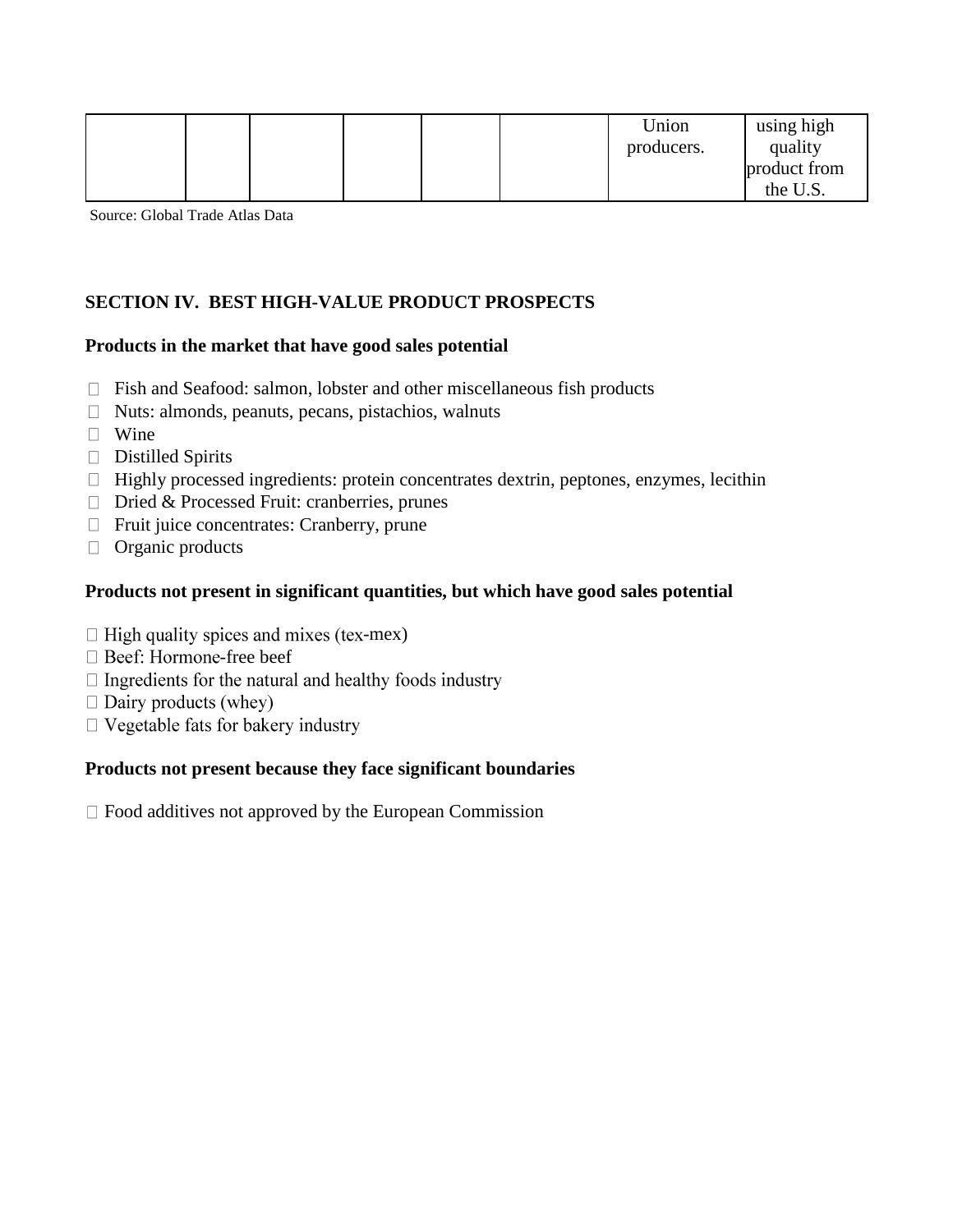## **SECTION V. KEY CONTACTS AND FURTHER INFORMATION**

One of the goals of the Foreign Agricultural Service (FAS) office in Warsaw is to assist in market development and promotion of U.S. food and agricultural products in Lithuania. There are a wide variety of ways in which to approach this market and many key contacts such as importers, distributors and retailers. Suppliers of U.S. food products and ingredients can contact FAS Warsaw if additional information regarding selling U.S. food and beverage products to Lithuania is required.

There are several U.S. commodity groups, called cooperators/regional groups, who partner with FAS to promote U.S. agricultural products in Lithuania. Those cooperators who are particularly active in Lithuania include: Food Export USA Northeast and [Southern United States Trade Association.](https://www.google.com/url?sa=t&rct=j&q=&esrc=s&source=web&cd=2&cad=rja&uact=8&ved=0ahUKEwiRtqWTt7vMAhVDdT4KHWyjCP8QFggmMAE&url=http://www.susta.org/&usg=AFQjCNEG-SGZLyzo6bS_OzgTdD40Z4XONQ&bvm=bv.121070826,d.dmo)

For additional information regarding the Lithuanian market please contact:

American Embassy Foreign Agricultural Service Al. Ujazdowskie 29/31 00-540 Warsaw, Poland Phone number: +48 22 504 23 36 E-mail: AgWarsaw@fas.usda.gov Website: https://pl.usembassy.gov/embassy-consulate/government-agencies/foreign-agriculturalservice-fas/

Please also visit the Foreign Agricultural Service home page [\(www.fas.usda.gov](http://www.fas.usda.gov/) – *Data and Analysis*  link *– GAIN Reports Category*) for more information about exporting U.S. food products to Lithuania, including "The HRI Food Service Sector Report", "Food Processing Sector", "Retail Sector".

For information on exporting U.S agricultural products to other countries please visit the Foreign Agricultural Service home page: [http://www.fas.usda.gov](http://www.fas.usda.gov/) – *Countries and regions* link.

**Appendix A.** Additional contacts in Lithuania:

[ASSOCIATION LITHUANIAN FOOD INDUSTRY](http://www.litfood-fair.com/lithuanian_food/)

[Directory of leading food processing companies in Lithuania](http://www.litfood-fair.com/index.php?lng=lt&content=pages&page_id=98)

[Lithuanian Association of Hotels and Restaurants](http://www.lvra.lt/)